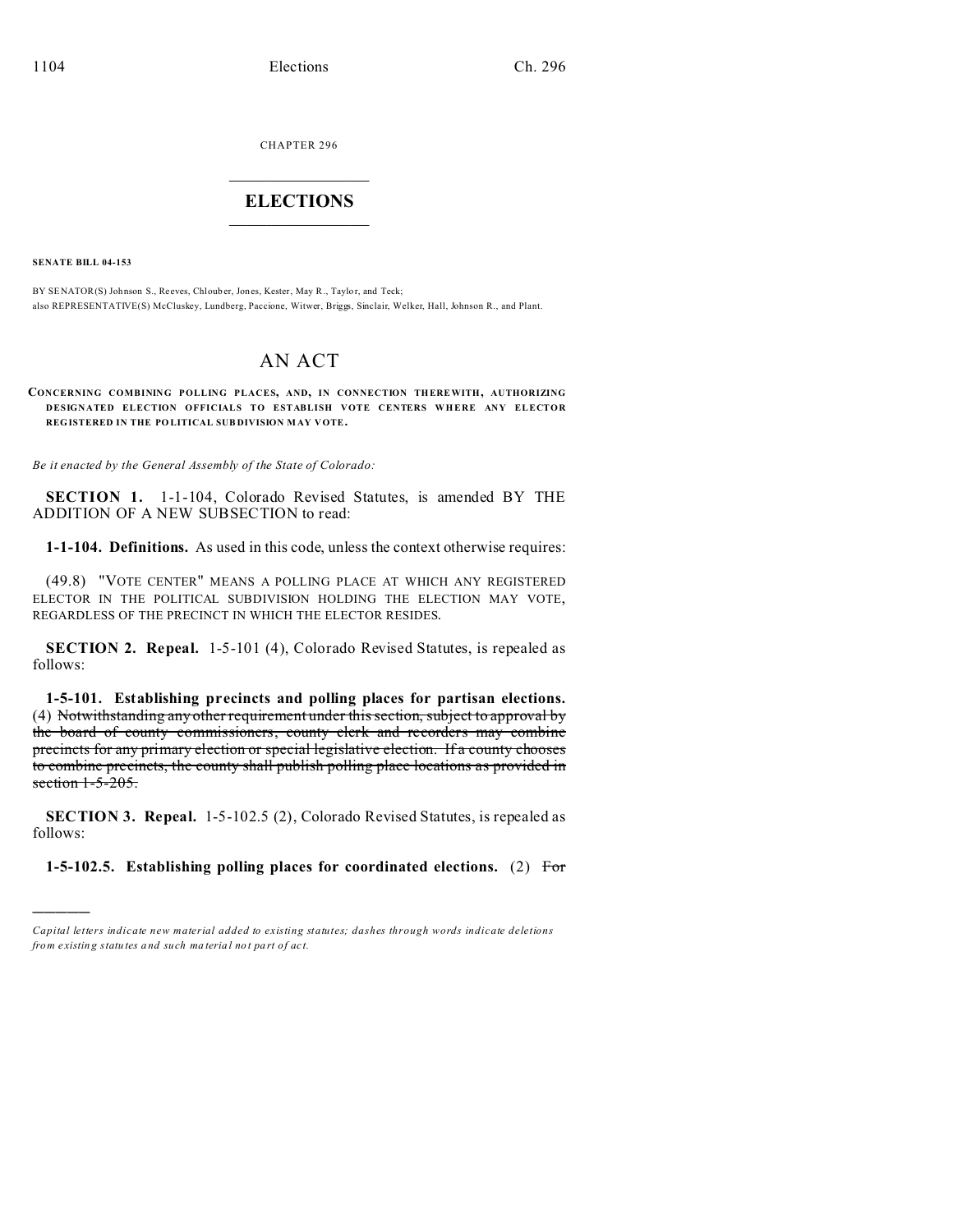coordinated elections, the county clerk and recorder may combine precincts and polling places.

**SECTION 4.** Part 1 of article 5 of title 1, Colorado Revised Statutes, is amended BY THE ADDITION OF A NEW SECTION to read:

**1-5-102.7. Combining precincts and polling places - vote centers.** (1) NOTWITHSTANDING ANY PROVISION OF SECTION 1-5-101, 1-5-102, OR 1-5-102.5, A DESIGNATED ELECTION OFFICIAL MAY COMBINE POLLING PLACES OR PRECINCTS OR ESTABLISH ONE OR MORE VOTE CENTERS FOR ANY ELECTION, SUBJECT TO APPROVAL BY THE BOARD OF COUNTY COMMISSIONERS. A DESIGNATED ELECTION OFFICIAL WHO COMBINES POLLING PLACES OR PRECINCTS OR ESTABLISHES A VOTE CENTER SHALL PUBLISH THE LOCATION OF POLLING PLACES PURSUANT TO SECTION 1-5-205.

(2) IF VOTE CENTERS ARE USED IN AN ELECTION IN A POLITICAL SUBDIVISION, PRECINCT POLLING PLACES SHALL NOT ALSO BE USED IN THE ELECTION IN THAT POLITICAL SUBDIVISION, UNLESS EACH PRECINCT POLLING PLACE HAS A SECURE ELECTRONIC CONNECTION TO PROVIDE VOTING INFORMATION TO AND RECEIVE VOTING INFORMATION FROM THE COMPUTERIZED REGISTRATION BOOK MAINTAINED BY THE COUNTY CLERK AND RECORDER.

(3) IF VOTE CENTERS ARE USED IN A GENERAL ELECTION IN A COUNTY WITH A POPULATION OF TWENTY-FIVE THOUSAND OR MORE ACTIVE REGISTERED ELECTORS, THERE SHALL BE AT LEAST ONE VOTE CENTER FOR EVERY TEN THOUSAND ACTIVE REGISTERED ELECTORS; EXCEPT THAT THE SECRETARY OF STATE MAY WAIVE THIS REQUIREMENT FOR A COUNTY BEFORE THE ELECTION AT THE REQUEST OF THE COUNTY CLERK AND RECORDER.

(4) EACH VOTE CENTER USED IN A COUNTY SHALL HAVE A SECURE ELECTRONIC CONNECTION TO THE COMPUTERIZED REGISTRATION BOOK MAINTAINED BY THE COUNTY CLERK AND RECORDER PERMITTING ALL VOTING INFORMATION PROCESSED BY ANY COMPUTER AT A VOTE CENTER TO BE IMMEDIATELY ACCESSIBLE TO ALL OTHER COMPUTERS AT ALL VOTE CENTERS IN THE COUNTY. A COUNTY MAY NOT USE VOTE CENTERS IN AN ELECTION UNLESS THE SECRETARY OF STATE HAS CERTIFIED THAT THE SECURE ELECTRONIC CONNECTION IS SUFFICIENT TO PREVENT ANY ELECTOR FROM VOTING MORE THAN ONCE AND TO PREVENT UNAUTHORIZED ACCESS TO THE COMPUTERIZED REGISTRATION BOOK.

(5) THE NUMBER, LOCATION, AND MANNER OF OPERATION AND LOCATION OF VOTE CENTERS, INCLUDING PROVIDING FOR POLL WATCHING ACTIVITIES, SHALL BE DETERMINED BY THE DESIGNATED ELECTION OFFICIAL IN CONSULTATION WITH THE CHAIRPERSONS OF THE COUNTY CENTRAL COMMITTEES OF THE MAJOR POLITICAL PARTIES AND A REPRESENTATIVE OF THE COUNTY ORGANIZATION OF ANY MINOR POLITICAL PARTY.

(6) EACH VOTE CENTER SHALL MEET ALL THE REQUIREMENTS OF FEDERAL AND STATE LAW APPLICABLE TO POLLING PLACES, EXCEPT AS SUCH REQUIREMENTS OF STATE LAW ARE MODIFIED BY THIS SECTION.

(7) THE DESIGNATED ELECTION OFFICIAL OF A POLITICAL SUBDIVISION SHALL NOT ESTABLISH VOTE CENTERS FOR A GENERAL ELECTION UNLESS VOTE CENTERS WERE